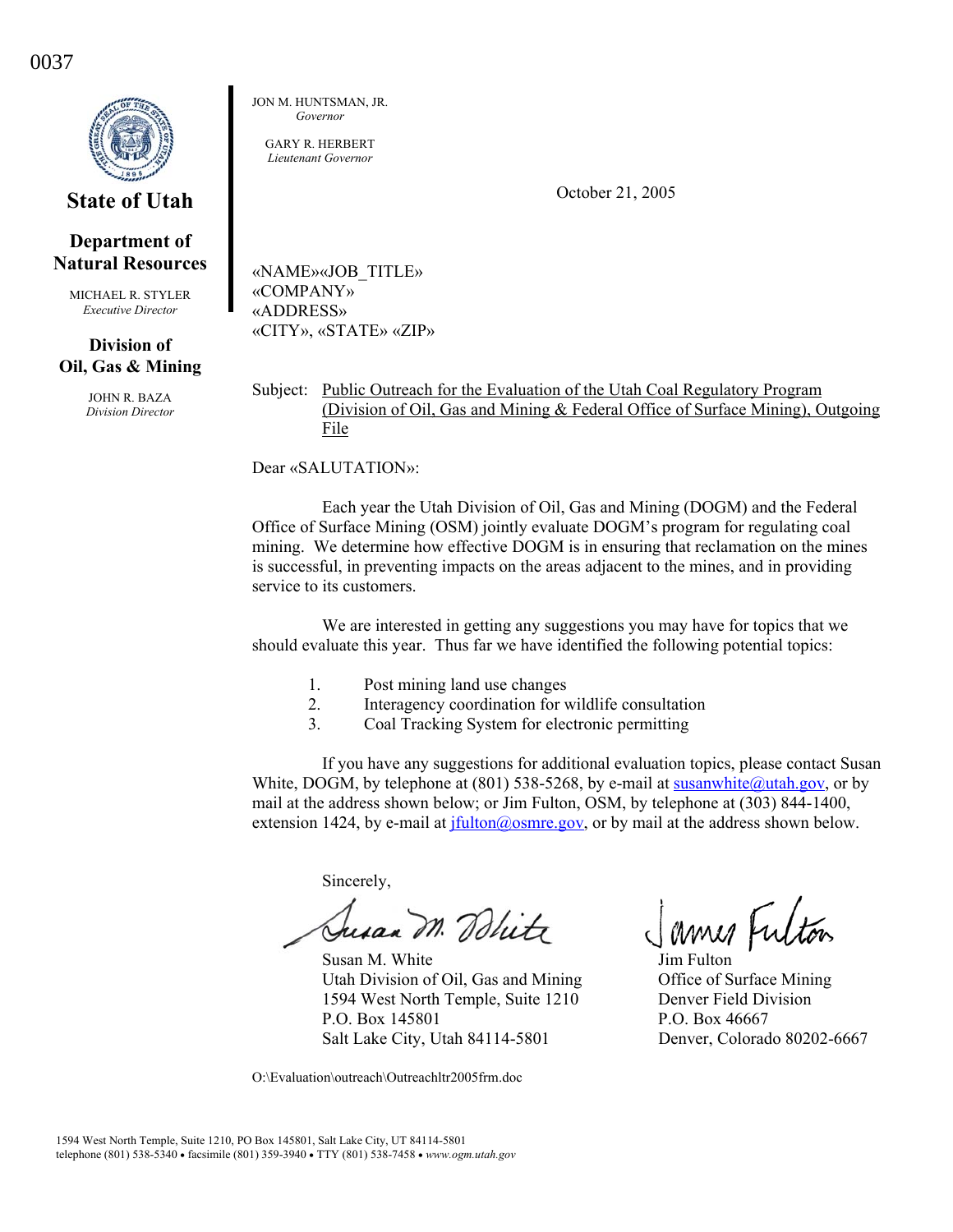CHARLES REYNOLDS CO OP MINING COMPANY P O BOX 1245 HUNTINGTON UT 84528

DERRELL CURTIS HIDDEN SPLENDOR RESOURCES 3266 SOUTH 125 WEST PRICE UT 84501

JAY MARSHALL UTAHAMERICAN ENERGY INC P O BQX 986 **PRICE UT 84501** 

 $L_{\rm eq}$ , KEN MAY CANYON FUEL COMPANY LLC 397 SOUTH 800 WEST SALINA UT 84654

PATRICK COLLINS MT NEBO SCIENTIFIC P O BOX 337 SPRINGVILLE UT 84663

 $\lambda_{\rm T}$ 

WESS SORENSEN CANYON FUEL COMPANY LLC HC 35 BOX 380 HELPER UT 84526

BILL HOWELL SE UT ASSOCIATION OF GOV P O BOX 1106 PRICE UT 84501

BRYANT ANDERSON EMERY PLANNING & ZONING P O BOX 417 CASLTE DALE UT 84513

DAVE ARIOTTI DEPT ENVIRONMENTAL QUALITY P O BOX 800 PRICE UT 84501

DENNIS WARD **HCIC** P O BOX 1183 HUNTINGTON UT 84528

CHRIS HANSEN CANYON FUEL COMPANY LLC HC 35 BOX 380 HELPER UT 84526

GARY GRAY GENWAL RESOURCES INC P O BOX 1077 PRICE UT 84501

JOHN A GEFFERTH CONSOLIDATION COAL COMPANY P O BOX 566 SESSER IL 62884

MARK REYNOLDS HIAWATHA COAL COMPANY P O BOX 1245 HUNTINGTON UT 84528

MICHAEL BLAKEY SUNNYSIDE COGENERATION P O BOX 159 SUNNYSIDE UT 84539

ALICE CARLTON U S FOREST SERIVCE 599 WEST PRICE RIVER DRIVE PRICE UT 84501

BOB BUTERO UNITED MINE WORKERS 6526 WEST 44TH AVE WHEAT RIDGE CO 80033-4736

CAROLYN B WRIGHT DNR NTRL RESOURCE POLICY GRP

CAPITOL MAIL

DAVID HARMER DEPT COMMUNITY & ECON DEV

CAPITOL MAIL

DERRIS JONES DIVISION OF WILDLIFE RESOURCES 475 WEST PRICE RIVER DR STE C PRICE UT 84501

CHUCK SEMBORSKI ENERGY WEST MINING COMPANY P O BOX 310 HUNTINGTON UT 84528

JAMES T JENSEN SAVAGE SERVICES CORPORATION 6340 SOUTH 3OOO EAST STE 600 SALT LAKE CITY UT 84121

DENNIS WARE CASTLE GATE HOLDING COMPANY POBOX<sub>30</sub> HELPER UT 84526.0030

MIKE GLASSON ANDALEX RESOURCES INC P O BOX 902 PRICE UT 84501

ERWIN SASS CANYON FUEL COMPANY LLC P O BOX 1029 WELLINGTON UT 84542

ANN O BRIEN PRICE RIVER WATER USERS 90 NORTH 1OO EAST #1 PRICE UT 84501

BRUCE WILSON EMERY COUNTY PUBLIC LANDS P O BOX 844 HUNTINGTON UT 84528

DARREL V LEAMASTER CASTLE VALLEY SPECIAL SERVICE P O BOX 877 CASTLE DALE UT 84513

DAVID LEVANGER CARBON PLANNING & ZONING 120 EAST MAIN STREET PRICE UT 84501

DON BROWN SEVIER PLANNING & ZONING 250 NORTH MAIN STREET RICHFIELD UT 84701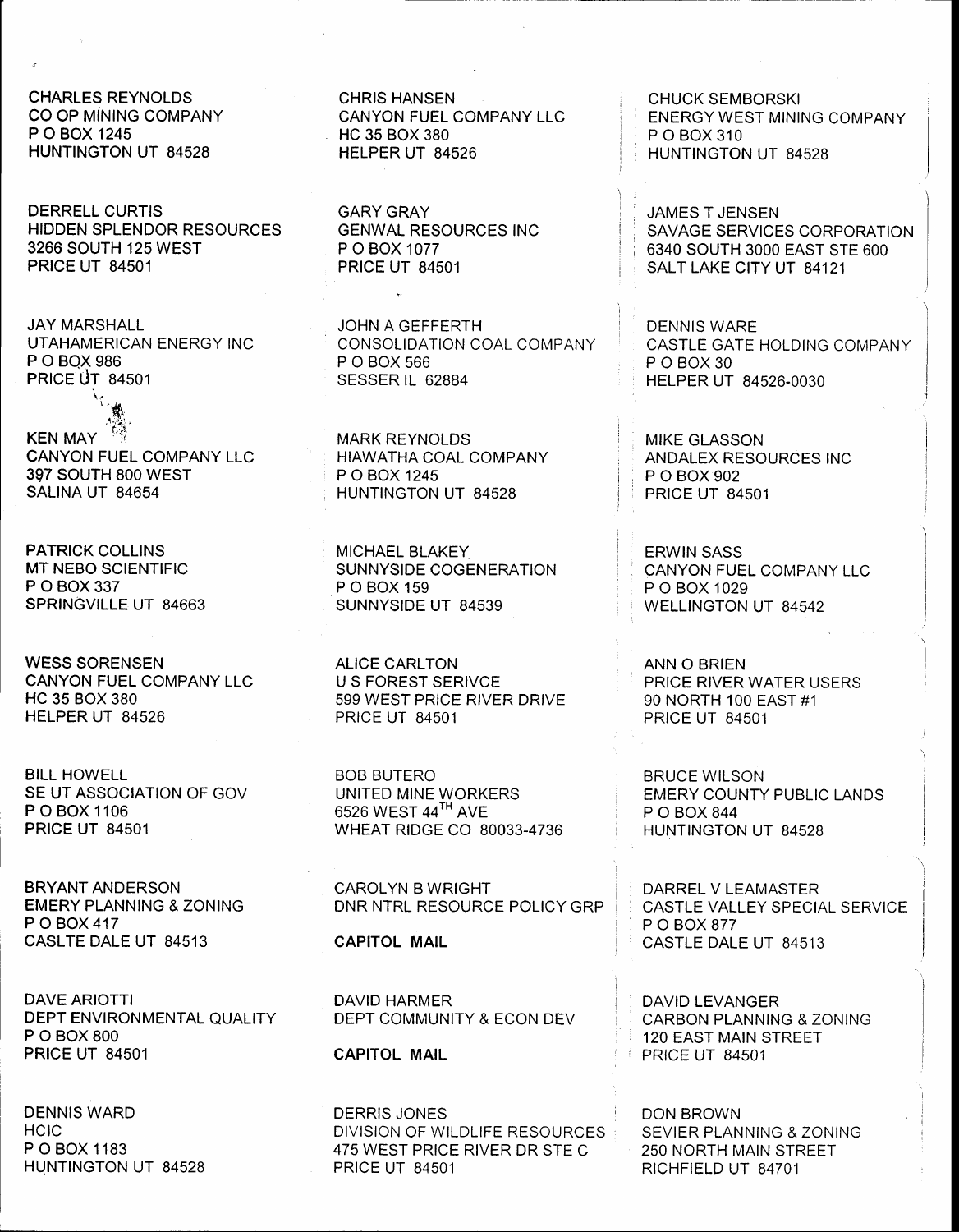**GARY HARWOOD HELPER CITY WATER** P O BOX 221 HELPER UT 84526

**HENRY MADDUX** U S FISH & WILDLIFE SERVICE 2369 WEST ORTON CIRCLE WEST VALLEY CITY UT 84119

**JEFF RICHENS** PRICE RIVER WATER DISTRICT P O BOX 903 **PRICE UT 84501** 

**KEVIN CARTER** TRUST LANDS ADMINISTRATION

**CAPITOL MAIL** 

**LEE MCELPRANG EMERY WATER CONSERVANCY** P O BOX 856 CASTLE DALE UT 84513

**PAT GUBBINS BUREAU OF LAND MANAGEMENT** 125 SOUTH 600 WEST **PRICE UT 84501** 

**RANDALL BELL NORTH EMERY WATER USERS** P O BOX 129 CLEVELAND UT 84518

**RICHARD GATES** MINE SAFETY AND HEALTH ADMIN P O BOX 25367 DENVER CO 80225

**SALLY WISELY BUREAU OF LAND MANAGEMENT** P O BOX 45155 SALT LAKE CITY UT 84145-0155

**TOM FADDIES TRUST LANDS ADMINISTRATION** 

**CAPITOL MAIL** 

**GARY L ROEDER** NTRL RESOURCE CONSERVATION 350 NORTH 400 EAST **PRICE UT 84501** 

**JACK G TROYER** 324 25<sup>TH</sup> STREET OGDEN UT 84401

JERRY DOLDS DIVISION OF WATER RIGHTS

**BUILDING MAIL** 

**JIM KARPOWITZ DIVISION OF WILDLIFE RESOURCES** 

**BUILDING MAIL** 

**MARK PAGE DIVISION OF WATER RIGHTS** P O BOX 718 **PRICE UT 84501** 

PAUL CRAWFORD FERRON CANAL & RESERVOIR CO P O BOX 143 FERRON UT 84523

**RAY PETERSON EMERY COUNTY PUBLIC LANDS** P O BOX 1298 CASTLE DALE UT 84513

**ROB MROWKA U S FOREST SERVICE** 115 EAST 900 NORTH RICHFIELD UT 84701

SAM WHITE PRICE CITY WATER P O BOX 893 **PRICE UT 84501** 

**VAL PAYNE** DNR NTRL RESOURCE POLICY GRP

**CAPITOL MAIL** 

**DAVID A LITVIN UTAH MINING ASSOCIATION** 136 SOUTH MAIN ST STE 709 SALT LAKE CITY UT 84101

**JAMES FULTON** OFFICE OF SURFACE MINING 1999 BROADWAY SUITE 3320 P O BOX 46667 DENVER CO 80201-6667

JUDY ANN SCOTT **GREEN RIVER CANAL COMPANY** POBOX84 GREEN RIVER UT 84525

**LARRY MAY** NATIONAL PARK SERVICE P O BOX 1507 PAGE AZ 86040

**NANCY KANG** U S ARMY CORPS OF ENGINEERS 533 WEST 2600 SOUTH STE 150 **BOUNTIFUL UT 84010-7744** 

PHIL NOTARIANNI UTAH DIVISION OF STATE HISTORY

**CAPITOL MAIL** 

**REX FUNK EMERY COUNTY PUBLC ROADS** P O BOX 889 CASTLE DALE UT 84513

ROBBIE ROBERTS **ENVIRONMENTAL PROTECTION** 999 18TH ST DENVER PL STE 300 DENVER CO 80202

**STAN MATHIS** COTTONWOOD CREEK CONSERVATION P O BOX 687 ORANGEVILLE UT 84537

**WAYNE STALEY MUDDY CREEK IRRIGATION** P O BOX 83 EMERY UT 84522